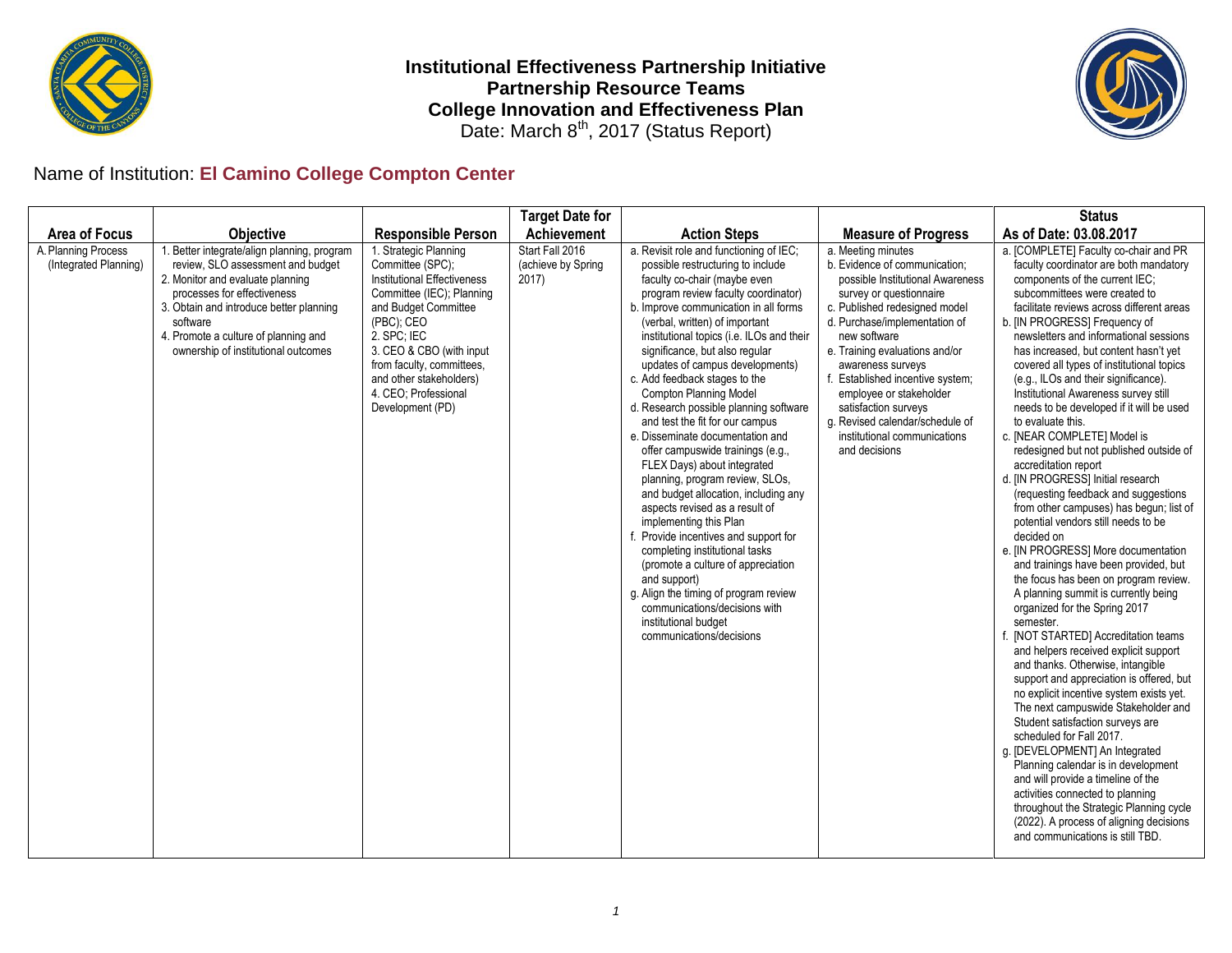|                          |                                                                                                                                                                                                                                           |                                                                                        | <b>Target Date for</b> |                                                                                                                                                                                                                                                                                                                                                                                                                                                                                                                                                                                                                                                                                                                                                                                                                                                                                                                                                                                                                                                                                                                                                                 |                                                                                                                                                                                                                                                                                                                                                                                                                                                                                                                                                                                                                                                                                                                                    | <b>Status</b>                                                                                                                                                                                                                                                                                                                                                                                                                                                                                                                                                                                                                                                                                                                                                                                                                                                                                                                                                                                                                                                                                                                                                                                                                                                                                                                                                                                                                                                                                                                                                                                                                                                                                                                                                                                                                                                             |
|--------------------------|-------------------------------------------------------------------------------------------------------------------------------------------------------------------------------------------------------------------------------------------|----------------------------------------------------------------------------------------|------------------------|-----------------------------------------------------------------------------------------------------------------------------------------------------------------------------------------------------------------------------------------------------------------------------------------------------------------------------------------------------------------------------------------------------------------------------------------------------------------------------------------------------------------------------------------------------------------------------------------------------------------------------------------------------------------------------------------------------------------------------------------------------------------------------------------------------------------------------------------------------------------------------------------------------------------------------------------------------------------------------------------------------------------------------------------------------------------------------------------------------------------------------------------------------------------|------------------------------------------------------------------------------------------------------------------------------------------------------------------------------------------------------------------------------------------------------------------------------------------------------------------------------------------------------------------------------------------------------------------------------------------------------------------------------------------------------------------------------------------------------------------------------------------------------------------------------------------------------------------------------------------------------------------------------------|---------------------------------------------------------------------------------------------------------------------------------------------------------------------------------------------------------------------------------------------------------------------------------------------------------------------------------------------------------------------------------------------------------------------------------------------------------------------------------------------------------------------------------------------------------------------------------------------------------------------------------------------------------------------------------------------------------------------------------------------------------------------------------------------------------------------------------------------------------------------------------------------------------------------------------------------------------------------------------------------------------------------------------------------------------------------------------------------------------------------------------------------------------------------------------------------------------------------------------------------------------------------------------------------------------------------------------------------------------------------------------------------------------------------------------------------------------------------------------------------------------------------------------------------------------------------------------------------------------------------------------------------------------------------------------------------------------------------------------------------------------------------------------------------------------------------------------------------------------------------------|
| <b>Area of Focus</b>     | <b>Objective</b>                                                                                                                                                                                                                          | <b>Responsible Person</b>                                                              | Achievement            | <b>Action Steps</b>                                                                                                                                                                                                                                                                                                                                                                                                                                                                                                                                                                                                                                                                                                                                                                                                                                                                                                                                                                                                                                                                                                                                             | <b>Measure of Progress</b>                                                                                                                                                                                                                                                                                                                                                                                                                                                                                                                                                                                                                                                                                                         | As of Date: 03.08.2017                                                                                                                                                                                                                                                                                                                                                                                                                                                                                                                                                                                                                                                                                                                                                                                                                                                                                                                                                                                                                                                                                                                                                                                                                                                                                                                                                                                                                                                                                                                                                                                                                                                                                                                                                                                                                                                    |
| <b>B. Program Review</b> | 1. Complete monitoring and evaluation of<br>programs and service areas<br>2. Improve participation in the program<br>review process (writing, discussion,<br>training, etc.)<br>3. Improve understanding of the program<br>review process | $1.$ IEC<br>2. IEC & Faculty<br>Coordinator; PD<br>3. IEC & Faculty<br>Coordinator; PD | <b>July 2016</b>       | a. Restructure of IEC to include 3<br>subcommittees (with leads from IEC)<br>b. Hire Faculty Coordinator with<br>reassigned time (role = provide<br>support for data analysis; clarify<br>process and document expectations;<br>review of document with dean; align<br>with resource allocation cycle<br>c. Advertise process<br>deadlines/timelines/cycle - well<br>communicated (example - fall<br>semester training/orientation, first<br>draft due in spring)<br>d. "Restart" the program review cycle<br>on a clean slate (forgive outstanding<br>reviews)<br>e. Offer better and more opportunities<br>for program review training<br>f. Train all stakeholders on review<br>process; can also be trained to<br>provide support<br>g. Review the program review template<br>to see if questions are generating<br>the answers desired.<br>h. Offer data processing training for<br>working with program review info<br>(making charts, working with<br>software, simplifying data)<br>. Implement a smaller annual<br>"program review" that can feed into<br>the 4-year report<br>Ensure initial PR is the foundation for<br>all other unit/area planning | a. Restructured IEC; meeting<br>minutes<br>b. Established position; progress<br>on percent of program reviews<br>completed; faculty coordinator<br>evaluation<br>c. Established and published<br>schedule of process deadlines<br>d. Development of new program<br>review schedule<br>e. Increased Flex Reporter<br>offerings and enrollment;<br>training evaluations<br>f. Improved training evaluations;<br>awareness surveys<br>g. Updated program review<br>template and/or quidelines<br>h. Established training programs;<br>Research Brown Bags<br>i. Published library of annual<br>program reviews; percent of<br>reviews completed annually<br>j. Established protocol; evaluation<br>or verification of unit/area plans | a. [COMPLETE] IEC has been<br>restructured with subcommittees for<br>specific institutional areas.<br>b. [COMPLETE: NEEDS MEASURES]<br>The PR Coordinator position has been<br>created and filled, and the Coordinator<br>currently performs the duties listed in<br>the Action Steps.<br>c. [IN PROGRESS] New schedule has<br>been established. Program Review<br>page on the website now lists updated<br>schedules and processes. An updated<br>PR handbook is in development.<br>d. [COMPLETE] The new schedule is<br>established and published on the<br>website.<br>e. [IN PROGRESS] Very few training<br>opportunities (for credit) have been<br>provided so far, but this is due to the<br>time needed to make changes to the<br>review process and IEC.<br>f. [IN PROGRESS] Various meetings and<br>informal trainings have occurred, but<br>this has not extended far beyond the<br>IEC and the authors of a given program<br>review. New/adjunct faculty will receive<br>training and orientation, but others<br>currently receive as-needed.<br>g. [IN PROGRESS] PR templates are<br>being reviewed. Only one area<br>(Administrative Services) will potentially<br>need to update the template used.<br>h. [COMPLETE] Software training and<br>meeting with IR about data is offered on<br>an individual-need basis. Research<br>Brown Bags and Professional<br>Development offer opportunities to<br>larger groups but cannot guarantee<br>stakeholder participation.<br>[NOT STARTED] IEC has not yet<br>determined how/if annual reviews will<br>be implemented.<br>[COMPLETE: NEEDS MEASURES]<br>New protocol for PRs and planning has<br>been established so that all unit/area<br>recommendations must come from<br>PRs. Prioritized recommendations in<br>any unit/area are only to be considered<br>if the associated PR was officially<br>accepted. |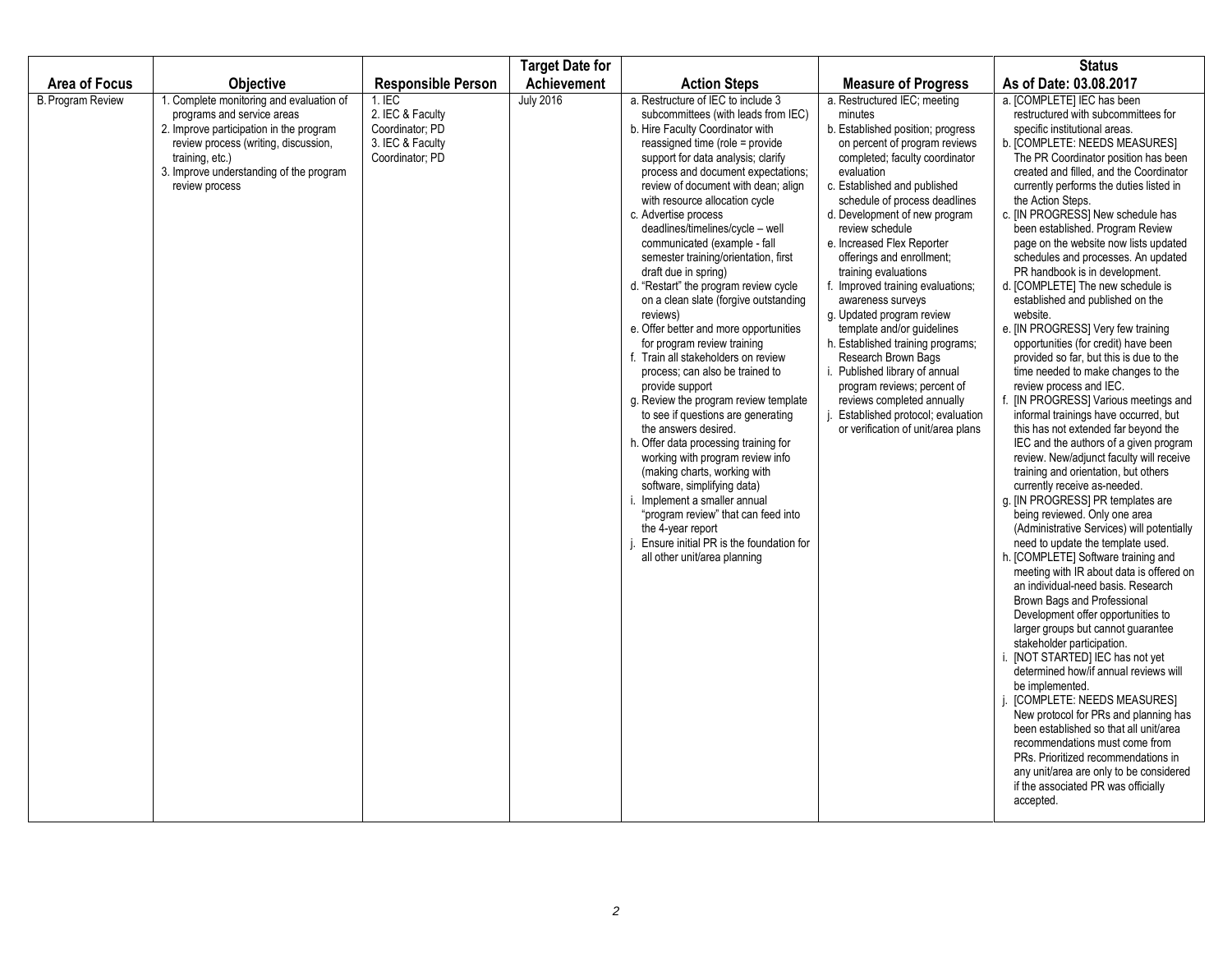|                      |                                                                                                                                                                               |                                                                                                                        | <b>Target Date for</b>                          |                                                                                                                                                                                                                                                                                                                                                                                                                                                                                                                                                                                                                                                                                                                          |                                                                                                                                                                                                                                                                                                                                                                                                                                                                                                                                                              | <b>Status</b>                                                                                                                                                                                                                                                                                                                                                                                                                                                                                                                                                                                                                                                                                                                                                                                                                                                                                                                                                                                                                                                                                                                                                                                                                                                                                                                                                                                                                                                                                                                                                                                                                                                                                                                                                                                                        |
|----------------------|-------------------------------------------------------------------------------------------------------------------------------------------------------------------------------|------------------------------------------------------------------------------------------------------------------------|-------------------------------------------------|--------------------------------------------------------------------------------------------------------------------------------------------------------------------------------------------------------------------------------------------------------------------------------------------------------------------------------------------------------------------------------------------------------------------------------------------------------------------------------------------------------------------------------------------------------------------------------------------------------------------------------------------------------------------------------------------------------------------------|--------------------------------------------------------------------------------------------------------------------------------------------------------------------------------------------------------------------------------------------------------------------------------------------------------------------------------------------------------------------------------------------------------------------------------------------------------------------------------------------------------------------------------------------------------------|----------------------------------------------------------------------------------------------------------------------------------------------------------------------------------------------------------------------------------------------------------------------------------------------------------------------------------------------------------------------------------------------------------------------------------------------------------------------------------------------------------------------------------------------------------------------------------------------------------------------------------------------------------------------------------------------------------------------------------------------------------------------------------------------------------------------------------------------------------------------------------------------------------------------------------------------------------------------------------------------------------------------------------------------------------------------------------------------------------------------------------------------------------------------------------------------------------------------------------------------------------------------------------------------------------------------------------------------------------------------------------------------------------------------------------------------------------------------------------------------------------------------------------------------------------------------------------------------------------------------------------------------------------------------------------------------------------------------------------------------------------------------------------------------------------------------|
| <b>Area of Focus</b> | <b>Objective</b>                                                                                                                                                              | <b>Responsible Person</b>                                                                                              | <b>Achievement</b>                              | <b>Action Steps</b>                                                                                                                                                                                                                                                                                                                                                                                                                                                                                                                                                                                                                                                                                                      | <b>Measure of Progress</b>                                                                                                                                                                                                                                                                                                                                                                                                                                                                                                                                   | As of Date: 03.08.2017                                                                                                                                                                                                                                                                                                                                                                                                                                                                                                                                                                                                                                                                                                                                                                                                                                                                                                                                                                                                                                                                                                                                                                                                                                                                                                                                                                                                                                                                                                                                                                                                                                                                                                                                                                                               |
| C.SLO Assessment     | . Examine and possibly deploy better<br>tool(s) for reporting SLOs and<br>assessment data<br>2. Better integrate/align planning, program<br>review, SLO assessment and budget | 1. SLO Coordinator and<br>Facilitators: All SLO<br>Committees<br>2. IEC, SPC, and PBC; SLO<br>Coordinator & Committees | Start Fall 2016<br>(achieved by Spring<br>2017) | a. Revisit TracDat inputting and report<br>generation to show complete data<br>b. Increase SLO discussions on "why,<br>what is the significance"<br>c. Increase training and discussion on<br>making SLOs more meaningful<br>d. Increase discussion on importance<br>of documentation<br>e. Obtain new software for SLO<br>assessment<br>f. Make SLO assessment and tracking<br>processes more efficient by<br>integrating entry of SLO results for<br>individual students into instructors'<br>existing grading procedures and<br>tools (e.g., gradebook software)<br>g. Provide incentives and support for<br>the timely completion of SLO tasks,<br>and recognize progress on the SLO<br>completion rate as it occurs | a. Progress on program plans and<br>SLO assessments completed<br>through TracDat<br>b. Meeting minutes; guidelines,<br>brochures, and/or updated<br>Course Outlines of Record and<br>tutorials<br>c. Training evaluations; meeting<br>minutes; updated SLO<br>assessment processes<br>d. Meeting minutes; upgraded<br>library of SLO assessments<br>e. Purchase/availability and use of<br>new software<br>f. Updated SLO process and<br>availability of individual course<br>SLO assessments<br>g. Established protocol for SLO<br>assessment and reporting | a. [IN PROGRESS] Faculty input and<br>report generation has increased due in<br>part to SLO Timeline Worksheets and<br>streamlined TracDat administration so<br>reports only go through one channel<br>b. [IN PROGRESS: NEEDS MEASURE]<br>Discussions occur during division and<br>department meetings, but it is difficult to<br>determine whether they have increased<br>faculty understanding of SLO<br>assessment significance<br>c. [IN PROGRESS] Workshops, meetings,<br>and communications have been<br>provided, but SLO Coordinators and<br>Facilitators are considering receiving<br>more training to get ideas on alternative<br>ways to make the process more<br>meaningful and communicated to<br>faculty campuswide<br>d. [IN PROGRESS] SLO Coordinator is<br>searching for more methods to:<br>document faculty's positive progress.<br>provide incentives for meeting and<br>sharing best practices with faculty, and<br>provide alternative assistance to faculty<br>rather than just workshops<br>e. [IN PROGRESS] Initial research for<br>new software has begun, but a list of<br>potential vendors still needs to be<br>decided on<br>f. [IN DEVELOPMENT] Compton is<br>considering methods for how to submit<br>and retrieve disaggregated SLO data.<br>Using gradebook software seems to be<br>the best compromise, but not all faculty<br>use the software. More faculty training<br>on software like the gradebook needs to<br>be offered at Compton before this<br>method of SLO disaggregation can be<br>attempted<br>g. [IN DEVELOPMENT] Repercussions<br>exist, but incentives do not. There are<br>incentives for Facilitator- or Dvision-<br>specific processes, but more ideas are<br>needed for incentives and recognition<br>related to faculty completing individual<br>SLO tasks |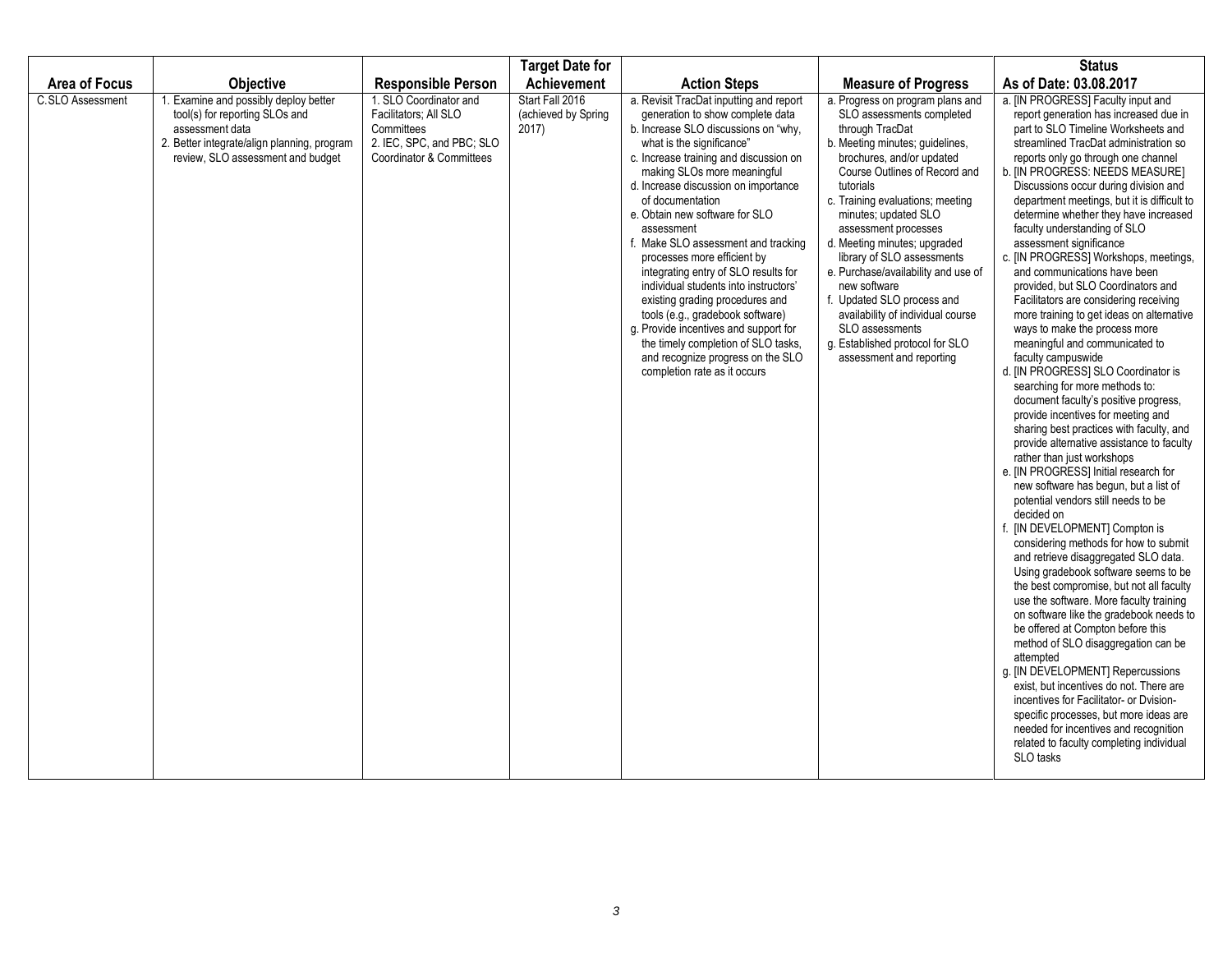|                       |                                                                                                                                                                            |                                                                                                                | <b>Target Date for</b>                           |                                                                                                                                                                                                                                                                                                                                                                                        |                                                                                                                                                                                                                                                                                                  | <b>Status</b>                                                                                                                                                                                                                                                                                                                                                                                                                                                                                                                                                                                                                                                                                                                                                                                                                                                                                                                                                                                                                                                                                                                  |
|-----------------------|----------------------------------------------------------------------------------------------------------------------------------------------------------------------------|----------------------------------------------------------------------------------------------------------------|--------------------------------------------------|----------------------------------------------------------------------------------------------------------------------------------------------------------------------------------------------------------------------------------------------------------------------------------------------------------------------------------------------------------------------------------------|--------------------------------------------------------------------------------------------------------------------------------------------------------------------------------------------------------------------------------------------------------------------------------------------------|--------------------------------------------------------------------------------------------------------------------------------------------------------------------------------------------------------------------------------------------------------------------------------------------------------------------------------------------------------------------------------------------------------------------------------------------------------------------------------------------------------------------------------------------------------------------------------------------------------------------------------------------------------------------------------------------------------------------------------------------------------------------------------------------------------------------------------------------------------------------------------------------------------------------------------------------------------------------------------------------------------------------------------------------------------------------------------------------------------------------------------|
| Area of Focus         | <b>Objective</b>                                                                                                                                                           | <b>Responsible Person</b>                                                                                      | Achievement                                      | <b>Action Steps</b>                                                                                                                                                                                                                                                                                                                                                                    | <b>Measure of Progress</b>                                                                                                                                                                                                                                                                       | As of Date: 03.08.2017                                                                                                                                                                                                                                                                                                                                                                                                                                                                                                                                                                                                                                                                                                                                                                                                                                                                                                                                                                                                                                                                                                         |
| D. Budget Development | Better integrate/align planning, program<br>review, SLO assessment and budget<br>2. Better communication throughout<br>college about process (and why<br>choices are made) | 1. PBC: CBO: IEC and SPC<br>2. CEO; PR; PBC;<br>Committee Chairs and<br>Department Leaders (as<br>appropriate) | Started Fall 2016<br>(achieve by Spring<br>2017) | a. Communicate back to program<br>faculty, staff, and administrators as<br>part of the process<br>b. Develop criteria/guidelines for<br>prioritizing budget allocations that<br>can be clearly communicated (up<br>front) to the campus constituents.<br>c. Make the linkage to budget<br>development more transparent<br>d. Communicate final resource<br>allocation decisions widely | a. Meeting minutes;<br>communications (e-mail<br>newsletters, flyers, etc.)<br>b. Established and published<br>criteria for prioritizing budget<br>allocations<br>c. Meeting minutes; (published)<br>communications; reporting<br>system<br>d. Reports of final resource<br>allocation decisions | a. [COMPLETE] The CEO regularly gives<br>updates on budget issues and<br>proposals during his monthly Tartar<br>Talks and newsletter<br>b. [COMPLETE] Program<br>recommendations are based on<br>completed/accepted PRs that come<br>from faculty/staff/managers. Unit<br>recommendations prioritized by a Dean<br>or Director are based on all<br>recommendations from the programs<br>and departments within the unit. Area<br>recommendations are finalized by a<br>combination of VPs. Deans, and<br>Directors before being sent to the<br>CEO's cabinet for approval. However,<br>criteria for prioritization at higher levels<br>is implicit in discussion of institutional<br>needs and environmental factors rather<br>than explicitly documented.<br>c. [COMPLETE] All PBC meeting minutes<br>are approved and published on the<br>website<br>d. [IN PROGRESS] Reports of funded<br>projects are sent from the VP to the<br>Deans/Directors and then to the related<br>faculty/staff. Efforts are being made to<br>include this reporting information in<br>TracDat so everyone can access it at<br>their convenience |